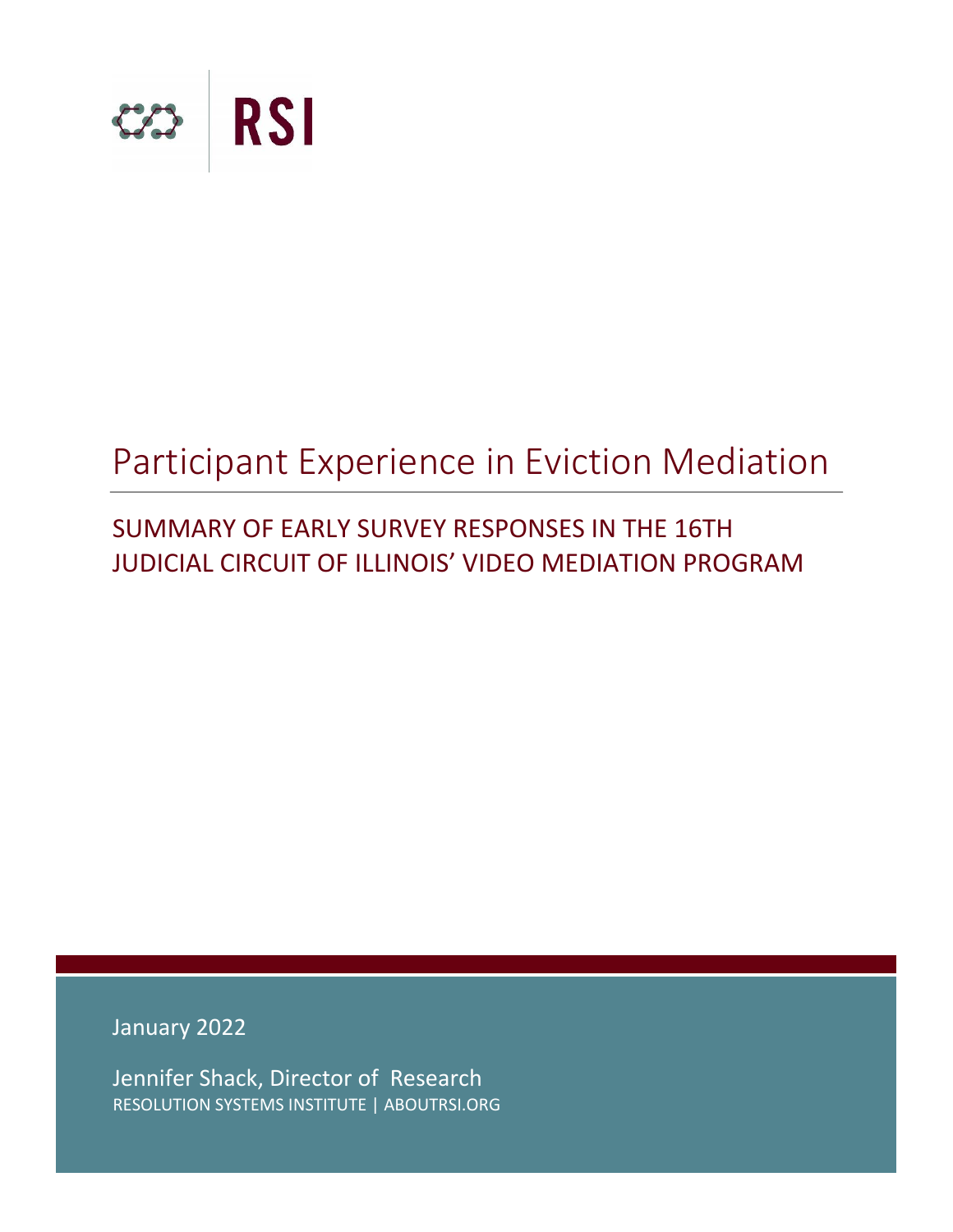

# ACKNOWLEDGEMENTS

Resolution Systems Institute is grateful for the American Arbitration Association-International Centre for Dispute Resolution Foundation's support for our ongoing evaluation of the program and the dissemination of the findings, and to the Illinois Equal Justice Foundation, whose support has enabled us to operate this mediation program.

AMERICAN ARBITRATION ASSOCIATION<sup>\*</sup> | INTERNATIONAL CENTRE FOUNDATION



## CONTACT RSI

11 East Adams St., Suite 500 Chicago, IL 60603 312 922 6475 [info@aboutrsi.org](mailto:info@aboutrsi.org) [AboutRSI.org](https://www.aboutrsi.org/)

# FOLLOW RSI

Facebook: [Facebook.com/AboutRSI](https://www.facebook.com/aboutRSI/) LinkedIn: [tinyurl.com/LinkInToRSI](http://tinyurl.com/LinkInToRSI) Twitter[: twitter.com/aboutRSI/](https://twitter.com/aboutRSI/) [Court ADR Connection \(e-newsletter\)](https://www.aboutrsi.org/publications/court-adr-connection-newsletter)

Resolution Systems Institute AboutRSI.org © 2022 Resolution Systems Institute. Reproduction for non-profit purposes only.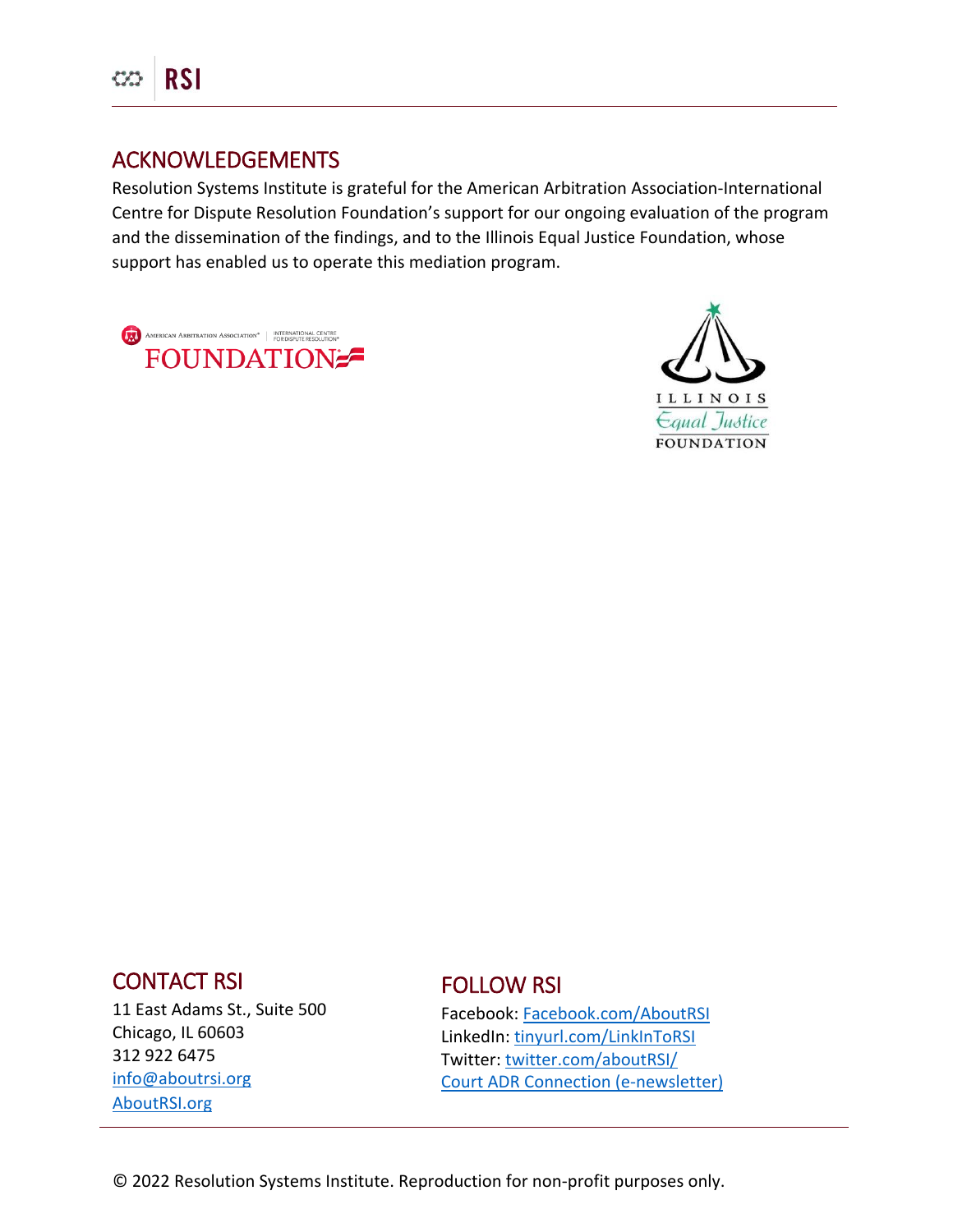# BACKGROUND

In 2021, the Kane County court launched a video mediation program for eviction cases. In this program, which is administered by Resolution Systems Institute (RSI), parties are informed of the program when they receive their summons and are invited to participate in mediation when they arrive for their initial hearing, which they could attend either by Zoom or in person. If they decide to participate, they meet with the program coordinator, who informs them of their options, including meeting with a financial counselor and/or a legal services representative. If the tenant decides to participate in mediation, the coordinator schedules the mediation on a date prior to the next hearing. Either the landlord or their attorney is required to participate if the tenant decides to do so. The mediation is conducted on Zoom by roster mediators paid through grant funds and takes place via Zoom. Between June 2021 and early January 2022, the program mediated 81 disputes.

After each mediation, parties and attorneys are invited by email to complete a survey online about their experience. The following summarizes the survey responses from June 2021 through early January 2022, focusing on the most salient questions in the survey. From the first 81 cases, 29 participants responded. While this is a small sample size from which to draw definitive conclusions, their responses indicate the program is offering participants a positive experience in mediation.

Generally speaking, parties and attorneys thought they were able to express themselves in mediation, thought the process was fair and were satisfied with the process. When commenting about what they liked about the mediation, they most often said something positive about the mediator. A few also commented on the convenience of the process.

Survey participants mentioned few issues. Two tenants did not like having to mediate with an attorney (or two in one case) when they were self-represented. An attorney thought the process should be shortened. Another thought the mediator should focus on a move out date before discussing the amount owed.

The program appears to be working well for the participants. Survey responses indicate that mediation is providing a fair and satisfying experience to both parties and attorneys.

#### Response numbers:

Tenants completed surveys for 7.4% of the cases mediated. The response rate for landlords and attorneys could not be precisely calculated; the landlord did not have to participate in mediation if their attorney did, and not all parties had attorneys. Therefore, landlords did not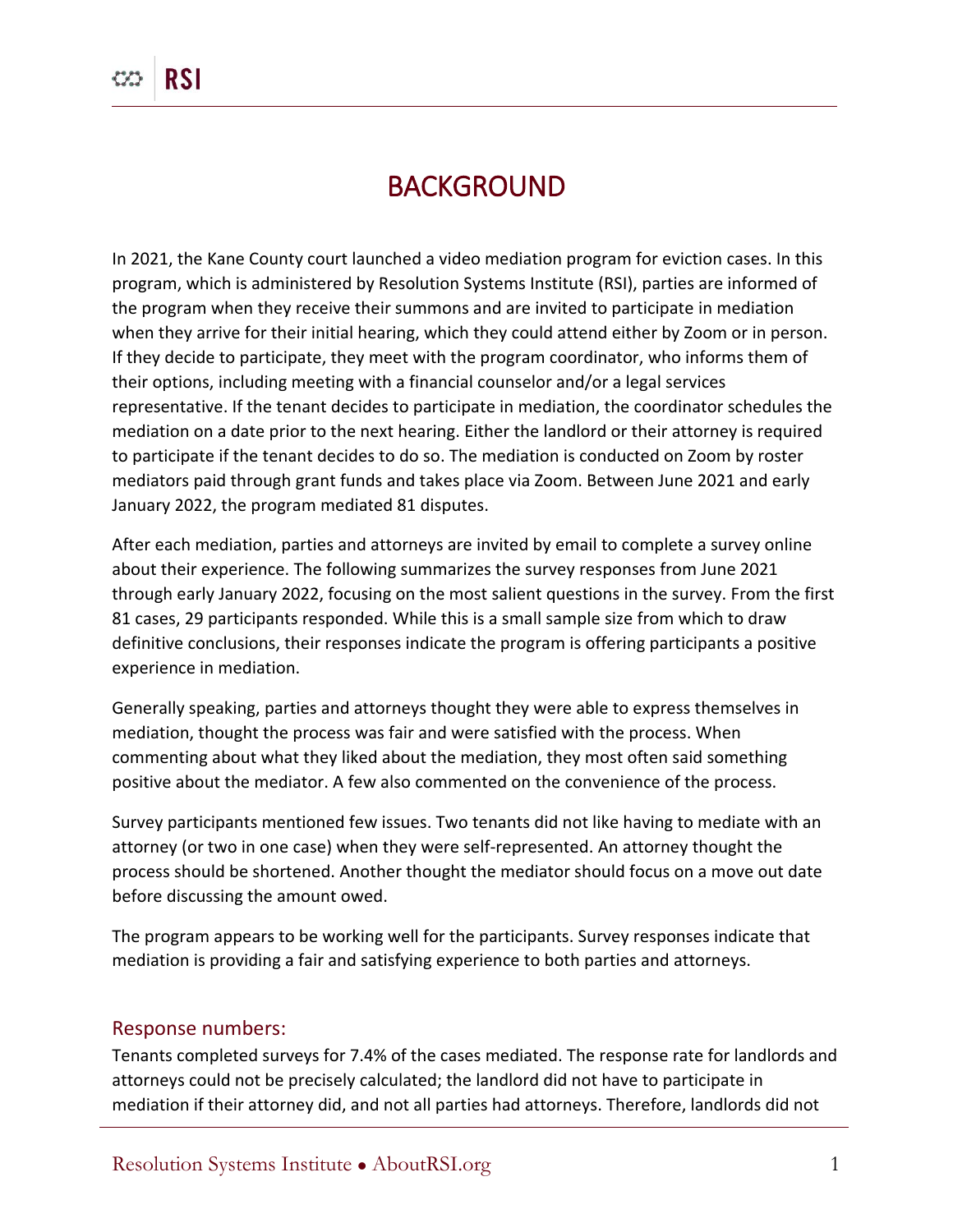attend some mediations, and there were no attorneys in others. However, if we were to assume that attorneys attended all mediations, landlord/homeowner association attorneys responded for at least 22.2% of the mediations and landlords responded for at least 2.5% of the mediations.

#### **Total number of cases mediated: 81**

#### **Total responses: 28**

- Tenant: 6
- Landlord: 2
- Landlord Attorney: 16
- Tenant Attorney: 1
- HOA Attorneys: 2
- Unknown Attorney: 1

### Attorney Representation

- 50% of responding tenants were self-represented
- Neither responding landlord was self-represented

#### Mediation Outcome

86% of attorneys who responded to the survey reported an agreement was reached 67% of tenants who responded to the survey reported an agreement was reached Both landlords who responded to the survey reported an agreement was reached

#### Mode of Participation in Mediation

- 82% of parties participated via video; 18% called in by phone
	- $\circ$  Of those who participated via video, 55% used their mobile phone; 45% used their computer
- 86% of attorneys participated via video; one called in by phone and one participated in person
	- $\circ$  Of those who participated via video, 83% used their computer; one used their mobile phone and one used a tablet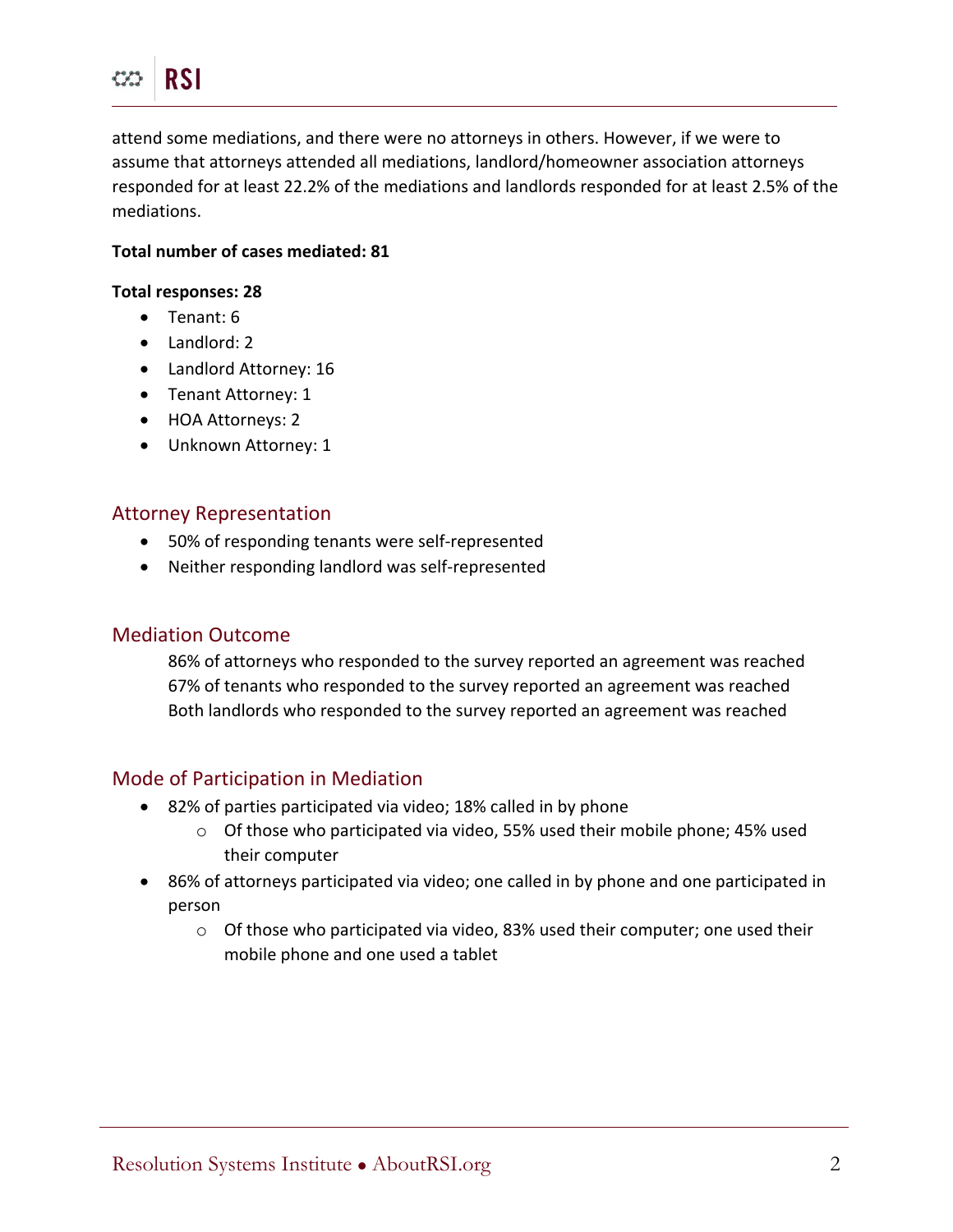# PARTICIPANT EXPERIENCE

#### Voice

When asked whether they were able to express what was important to them, 27 of the 28 individuals who responded to the question indicated that they were at least somewhat able to. Fewer tenants than others highly rated their ability to express themselves, with 50% giving a rating of 6 or 7. In comparison, 90% of the attorneys and both of the landlords who responded rated highly their ability to express what was important to them.

#### Were you able to express what was important to you? (Rating scale 1-7)



#### Fairness of the Process

Survey participants were asked to rate the fairness of the mediation process and to explain their response. 93% of the 27 respondents who answered the question rated the fairness of the mediation process highly. Only two gave the mediation process a low fairness rating. None gave neutral ratings.

#### *Tenant comments:*

- Since this was my first time going through this, but my experience was fair and helpful. I was really pleased with the county clerks office as well the mediator.
- Both sides were able to express their opinions or concerns. Whenever overtalking occurred, the mediator was able to redirect and have one of the parties put their microphone on mute while the other party spoke. Overrall I thought it was a fair process
- I left with some peace in mind
- We made a great deal

### Overall, was the mediation process fair? (Rating scale 1-7)

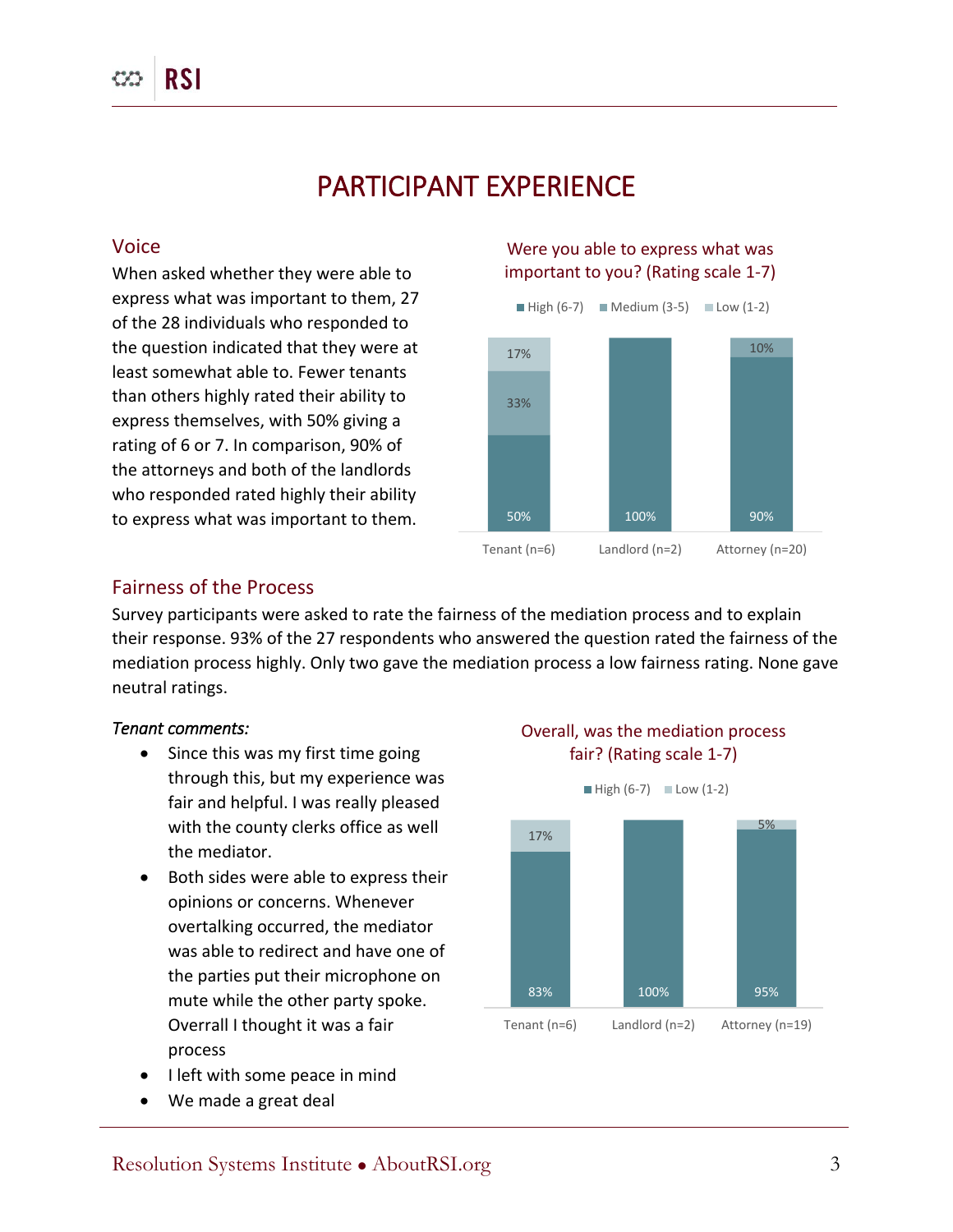#### *Landlord comments:*

 Definitely wanted the renter out, but with the mediators assistance we had a change of mind

#### *Representative attorney comments:*

- Mediator was excellent!
- The mediation was fair. One party did not appear interested in mediation at all but only wanted his side heard. They were unwilling to move from their position, even though their position was not clear. This could be from the fact the party was unrepresented and not aware of what the eviction court has the authority to do.
- The mediator listened to both sides and gave everyone the opportunity to speak and discuss the issues related to the case. In the end an agreement was reached.
- Mediator did a good job of reality testing with a difficult tenant.
- Both sides were heard and the Mediator ensured that an agreement was reached that benefited both sides.

#### Satisfaction

Survey participants were asked how likely they were to recommend eviction mediation to a friend or colleague and to explain their response. Overall, 89% said they were at least somewhat likely to recommend eviction mediation, with 75% indicating they were highly likely to do so.

#### *Tenant comments:*

- It's an overall helpful situation to be in , because we all know court time cost money.
- Its good to have a third person mediate so both parties could have a chance at coming to a possible agreement. Also it keeps things in order

#### *Landlord comments:*

Worked on all our behalfs

#### *Attorney comments:*

If a friend/colleague had a case like yours, how likely are you to recommend eviction mediation? (Rating scale 1-7)



• This answer [3 on 1-7 scale] is

more reflective of the actual circumstances in this case wherein one side had no interest in negotiating. Even when he said he wanted a certain period of time to move and we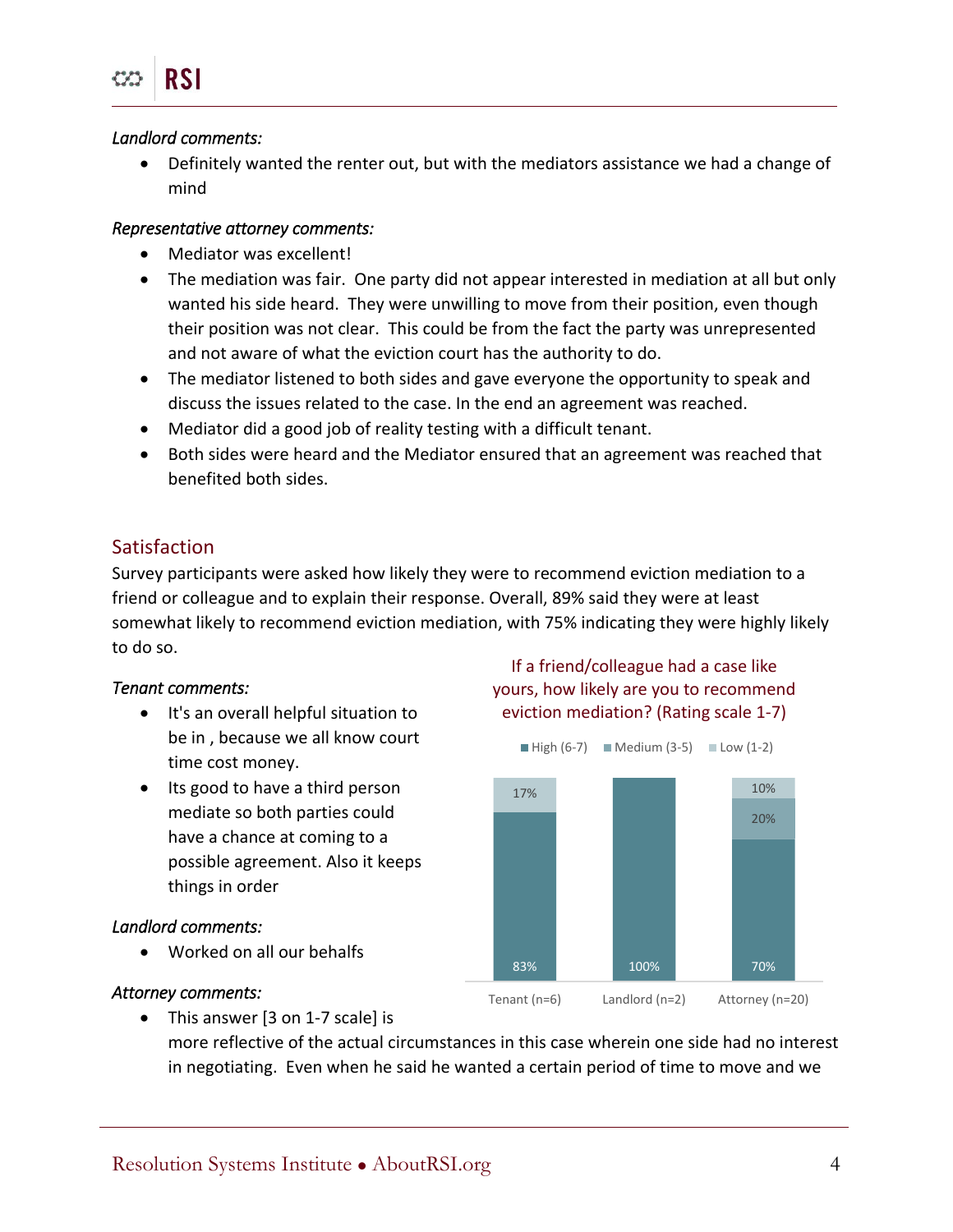agreed to that, the goal kept moving and went back to I will move when the judge says I have to move.

 Mediation is inefficient and wastes time when an attorney is involved unless the mediator can push the tenant to a reasonable position.

### What Was Liked About Eviction Mediation

Tenants and landlords were asked what they liked about mediation. Attorneys were asked what they thought made the mediation effective.

#### *Tenant comments:*

**RSI** 

- First I liked the thought of the zoom call conference it made me just a little more comfortable. I would recommend.
- She was very Respectful
- The mediator brought up all of my concerns that I had forwarded. He also made sure that I understood everything that we discussed as far as the possible outcomes since we had not come to an agreement.
- I'm glad I don't have to move out

#### *Landlord comments:*

 I was adamant that this was a stall tactic by the renter but now see he genuinely wants to pay and do the right thing

#### *Attorney comments:*

- The mediator was friendly and spoke in neutral terms. The setting was convenient and communication with the program was easy. The mediator made the process easy to understand once we arrived.
- Helps focus the parties' attention and get cases resolved.
- The mediator attempted to get both sides to see that a court resolution would favor one side or the other.
- The mediator was very respectful and attempted to get the parties themselves to discuss what they were looking for. Fortunately the landlord was very accommodating so the mediation was successful.
- The owner was not disputing any of the \$ amounts due and owing, just wanted to work out a way to pay. This made getting to an agreement much easier. Mediator also did not impede what was happening - I have had other mediators step in and give their own opinion or push an owner to not agree to things, but this mediator only stepped in to clarify and make sure we both understood each other. That was extremely nice and made the process easy.
- I think the mediator tried very hard!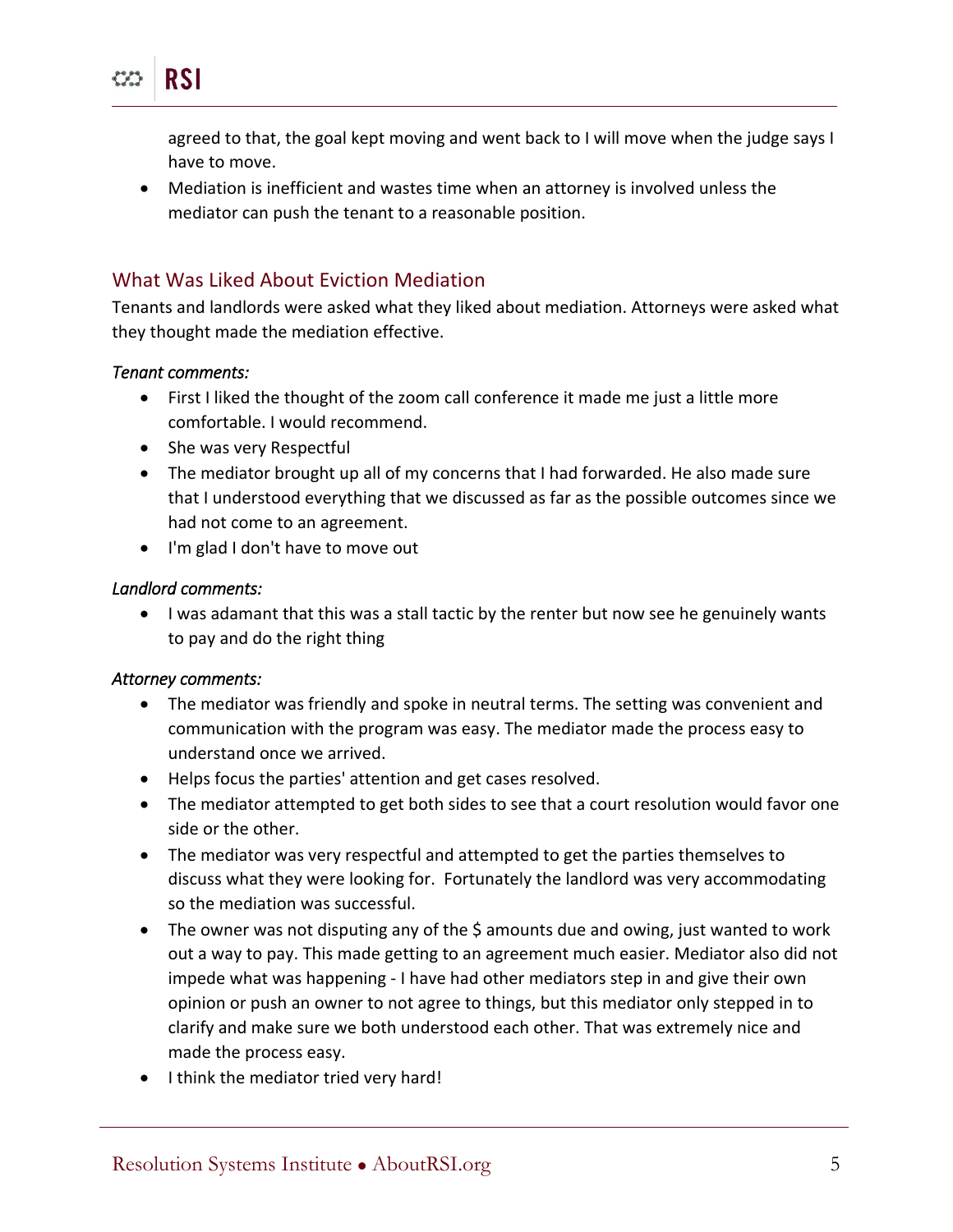### What Was Not Liked About Eviction Mediation

Tenants and landlords were asked what they didn't like about the mediation. Attorneys were asked what could have been improved about the mediation.

#### *Tenant comments:*

- Only part to dislike is going up against a trained lawyer.
- Nothing
- I felt outnumbered because the Landlord not only had one lawyer present. Halfway through mediation, another lawyer joined. I felt as if I NEEDED legal representation for myself. I think that all parties should have been there in the beginning when mediation first started.

#### *Landlord comments:*

• Put on the spot to figure out the dollar amount owed with attorneys fees.

#### *Attorney comments:*

- No explanation of the mediation process prior to mediation. Opposing counsel unwilling to negotiate. Mediator could have pushed an agreement more, we were unable to come to a resolution.
- Mediation was fine, but cases should only be continued a max of three weeks to complete mediation. If no settlement, case should speed to judgment
- The mediator spent a lot of time on the money owed, but in this environment, the landlords often just want possession of the property back as most monetary agreements are aspirational since you are relying on a tenant to pay voluntarily and landlords have waited over a year to remove some tenants. In my experiences if you can get a possession date first, the money is more likely to be negotiable by the landlord.
- I think it would be better for the mediator to start out with what the landlord's claim is rather than open with the tenant.